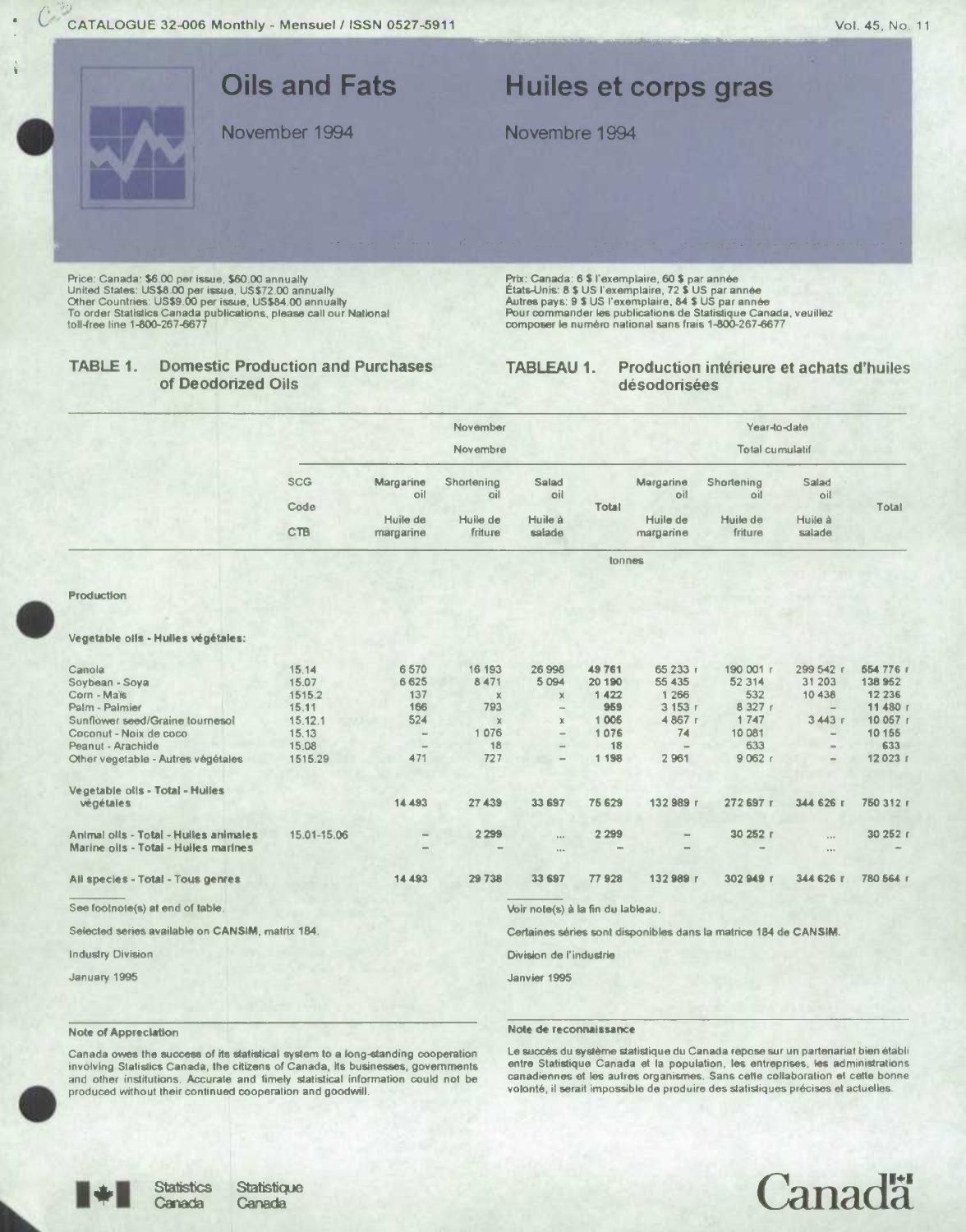## **TABLE** *1.* **Domestic Production and Purchases of TABLEAU 1. Production inténeure et achats d'huiles Deodorized Oils - Concluded**

|                                                                                            |                       | November            |                          |                           |                           |                     | Year-to-date      |             |  |
|--------------------------------------------------------------------------------------------|-----------------------|---------------------|--------------------------|---------------------------|---------------------------|---------------------|-------------------|-------------|--|
|                                                                                            | Novembre              |                     |                          |                           | <b>Total cumulatif</b>    |                     |                   |             |  |
|                                                                                            | Margarine<br>oil      | Shortening<br>oil   | Salad<br>oil             | <b>Total</b>              | Margarine<br>oil          | Shortening<br>oil   | Salad<br>oil      | Total       |  |
|                                                                                            | Huile de<br>margarine | Huile de<br>friture | Huile à<br>salade        |                           | Hujle de<br>margarine     | Huile de<br>friture | Huile à<br>salade |             |  |
|                                                                                            |                       |                     |                          | tonnes                    |                           |                     |                   |             |  |
| <b>Purchases of Canadian deodorized</b><br>oils - Achats d'huiles désodorisées<br>canadien |                       |                     |                          |                           |                           |                     |                   |             |  |
| Vegetable oils - Hulles végétales:                                                         |                       |                     |                          |                           |                           |                     |                   |             |  |
| Canola                                                                                     | $\mathbb{X}$          | $\mathbb X$         | x                        | 8019                      | $\mathsf{X}$              | X.                  | 41935             | 86 272      |  |
| Soybean - Soya                                                                             | 2 0 0 7               | $\mathbb X$         | X.                       | 2419                      | $\mathsf{x}$              | $\mathsf{X}$        | ×                 | 31 407      |  |
| Com - Maïs                                                                                 | х                     |                     |                          | $\boldsymbol{\mathsf{X}}$ | $\mathsf X$               | $\times$            | x                 | 774         |  |
| Palm - Palmier                                                                             | ×                     | x                   | $\overline{\phantom{0}}$ | $\mathbf x$               | $\mathbb X$               | $\times$            | $\mathbf x$       | 832         |  |
| Other vegetable - Autres végétales                                                         | $\mathbb X$           | $\mathbb X$         | $\mathbb X$              | ×                         | $\mathbb X$               | $\mathbf x$         | 1 2 5 2           | $\times$    |  |
| Vegetable oils - Total - Huiles                                                            |                       |                     |                          |                           |                           |                     |                   |             |  |
| végétales                                                                                  | ×                     | $\mathbb X$         | 3779                     | 11746                     | $\boldsymbol{\mathsf{X}}$ | $\times$            | 44 320            | $\mathbb X$ |  |
| Animal oils - Total - Huiles animales                                                      | ×                     | х                   | 140                      | 598                       | $\mathbb X$               | $\mathbf x$         | 0.0.0             | x           |  |
| Marine oils - Totai - Hulles marines                                                       |                       | $\sim$              | $\cdots$                 |                           | $\sim$                    |                     | 0.4.0             | $\sim$      |  |
| All species - Total - Tous genres                                                          | 5 2 3 9               | 3 3 2 6             | 3779                     | 12 344                    | 55 212                    | 42 084              | 44 3 20           | 141 616     |  |

revised figures.

nil or zero.

figures not appropriate or not applicable.

confidential, suppressed to meet the requirements of the Statistics Act.

r nombres rectiflés.

néant ou zéro.

n'ayant pas lieu de figurer.

x confidentiel, supprimé en vertu des dispositions de la Loi sur la statistique.

This survey is funded by the "Canadian Oilseed Processors Association".

## Survey Coverage

This survey is a monthly mail-out survey with telephone follow-up. The universe is based on the latest Survey of Manufactures. The survey is intended to cover 100% of the production of deodorized oils. The coverage for "purchases of Canadian deodorized oils" shown in Table 1 is not 100% but represents only the purchases of the reporting establishments. The coverage for Tables 2, 3 and 4 is intended to be 100%.

**Note:** This report reflects the activity of respondent firms operating in 1994. The list of respondents is published annually in the December issue.

> December issues of this publication contain a statement of the degree of estimation.

Totals may not add due to rounding.

For further information, contact:

Peter Zylstra, Industry Division, Statistics Canada Ottawa, Ontario. K<sub>1</sub>A 0T<sub>6</sub> (613) 951-3511

Cette enquête est subventionnée par "Canadian Oilseed Processors Association".

### Champs d'observation

Il s'agit d'une enquête postale mensuelle avec suivi téléphonique. L'univers est basé sur la derniere enquête annuelle des manufactures. L'enquête doit couvrir la totalité de la production des huiles désodorisées. Le champ d'observation pour "les achats d'huiles désodorisées canadiennes" qui apparalt au tableau 1 n'est pas à 100% car il ne représente que les achats des établissements répondants. Le champ d'observation pour les tableaux 2, 3 et 4 devrait aussi être couvert en totalité.

Nota: Cette publication reflète l'activité des compagnies répondantes qui opèrent en 1994. La liste des répondants est publiée annuellement dans Ia publication de décembre.

> Les numéros de décembre de cette publication contiennent un énoncé sur le degré d'estimation.

> Les totaux ne concordent pas nécessairement **a** caues de l'arrondissement des chiffres.

Pour de plus amples renseignements, veuillez communiquer avec:

Peter Zylstra, Division de l'industrie, Statistique Canada Ottawa, Ontario. **K1A 0T6** (613)951-3511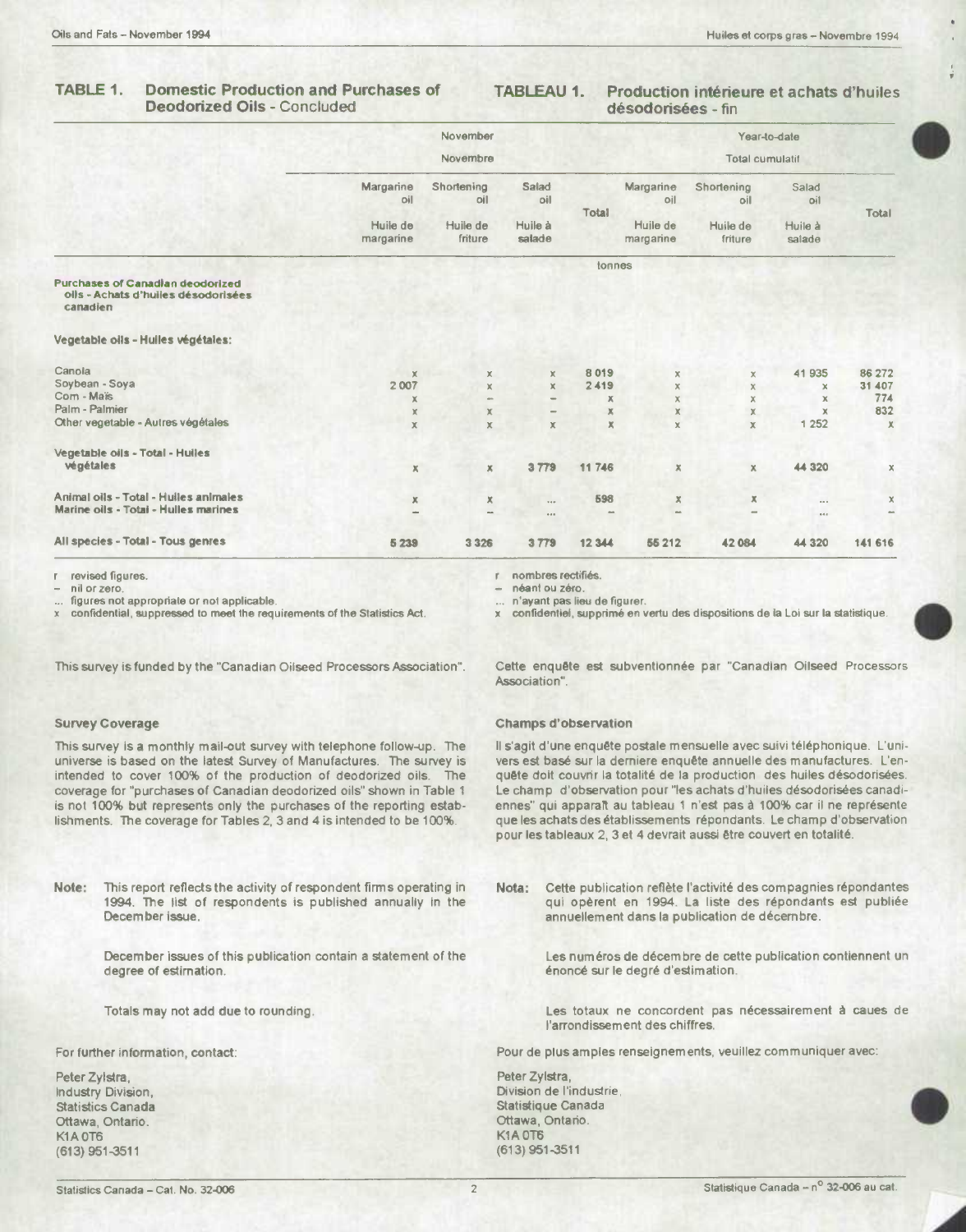# **Deodorized Oils in Bulk**

# **TABLE 2. Manufacturers' Sales and Stocks of TABLEAU 2. Ventes et stocks des fabncants d'huiles**

| TABLE 2.                                    | <b>Manufacturers' Sales and Stocks of</b><br><b>Deodorized Oils in Bulk</b> | <b>TABLEAU 2.</b>     |                     |                   | Ventes et stocks des fabricants d'huiles<br>désodorisées en vrac |                        |                   |  |
|---------------------------------------------|-----------------------------------------------------------------------------|-----------------------|---------------------|-------------------|------------------------------------------------------------------|------------------------|-------------------|--|
|                                             |                                                                             |                       | November            |                   |                                                                  | Year-to-date           |                   |  |
|                                             |                                                                             |                       | Novembre            |                   |                                                                  | <b>Total cumulatif</b> |                   |  |
|                                             |                                                                             | Margarine<br>oil      | Shortening<br>oil   | Salad<br>oil      | Margarine<br>oil                                                 | Shortening<br>oil      | Salad<br>oil      |  |
|                                             |                                                                             | Huile de<br>margarine | Huile de<br>friture | Huile à<br>salade | Huile de<br>margarine                                            | Huile de<br>friture    | Huile à<br>salade |  |
| Sales - Ventes                              |                                                                             |                       |                     | tonnes            |                                                                  |                        |                   |  |
| To packagers or bottlers <sup>1</sup> - Aux | empagueteurs ou aux embouteilleurs <sup>1</sup>                             | 7670                  | 7 309               | 18521             | 74 776                                                           | 71 049                 | 174 732           |  |
| To others - A d'autres                      |                                                                             | $\sim$                | 14 750              | 10 095            | 61                                                               | 159 063                | 115956            |  |
|                                             | <b>Bulk sales Total - Ventes en vrac</b>                                    | 7670                  | 22 0 69             | 28 616            | 74 837                                                           | 230 112                | 290 688           |  |
|                                             | <b>Total stocks - Total des stocks</b>                                      | 739                   | 588                 | 1983              | 5.5.9                                                            | 48.4                   | 0.5.7             |  |

Not additive to packaged sales in table 3. revised figures.

figures not appropriate or not applicable.

nil or zero.

Non additif avec les ventes en paquets du tableau 3.

nombres rectifiés.

n'ayant pas lieu de figurer. ...

- néant ou zéro.

| <b>TABL</b> |
|-------------|
|             |

**in Packages** 

**TABLE 3. Manufacturers' Sales and Stocks of TABLEAU 3. Margarine, graisse pr6par6e1 et huile a**  salade, ventes et stocks des fabricants en paquets

|                                                         |           | November<br>Novembre |                   |           | Year-to-date<br><b>Total cumulatif</b> |                   |
|---------------------------------------------------------|-----------|----------------------|-------------------|-----------|----------------------------------------|-------------------|
|                                                         |           | Shortening           | Salad<br>oii      |           | Shortening                             | Salad<br>oil      |
|                                                         | Margarine | Graisse<br>préparée  | Huile à<br>salade | Margarine | Graisse<br>préparée                    | Huile à<br>salade |
| $SCG - Code - CTB$                                      | 1517.10   | 1517.90.20           | 1517.90.30        | 1517.10   | 1517.90.20                             | 1517.90.30        |
|                                                         |           |                      | tonnes            |           |                                        |                   |
| Sales - Ventes                                          |           |                      |                   |           |                                        |                   |
| Retaii - Détail                                         | 8717      | 1740                 | 2925              | 100 934   | 21841                                  | 41 202            |
| Commercial and industrial - Commercial<br>et industriel | 1 3 5 1   | 8594                 | 3 3 6 0           | 15 245    | 99 652                                 | 29 6 21           |
| Packaged Sales - Total - Ventes en paquets              | 10 068    | 10 3 34              | 6 2 8 5           | 116 179   | 121 493                                | 70823             |
| <b>Total stocks - Total des stocks</b>                  | 11 340    | 3423                 | 3807              | 100       | 0.001                                  | 0.44              |

1 Including baking and frying oils and fats.  $\frac{1}{1}$  Y compris les huiles et graisses de cuisson.<br>The revised figures. The revised figures at a grain of the compris les huiles et grainses de cuisson.

r.

... figures not appropriate or not applicable.<br>x confidential, suppressed to meet the requirements of the Statistics Act.

nombres rectifiés.<br>n'ayant pas lieu de figurer.

x confidentiel, supprimé en vertu des dispositions de la Loi sur ia statistique.